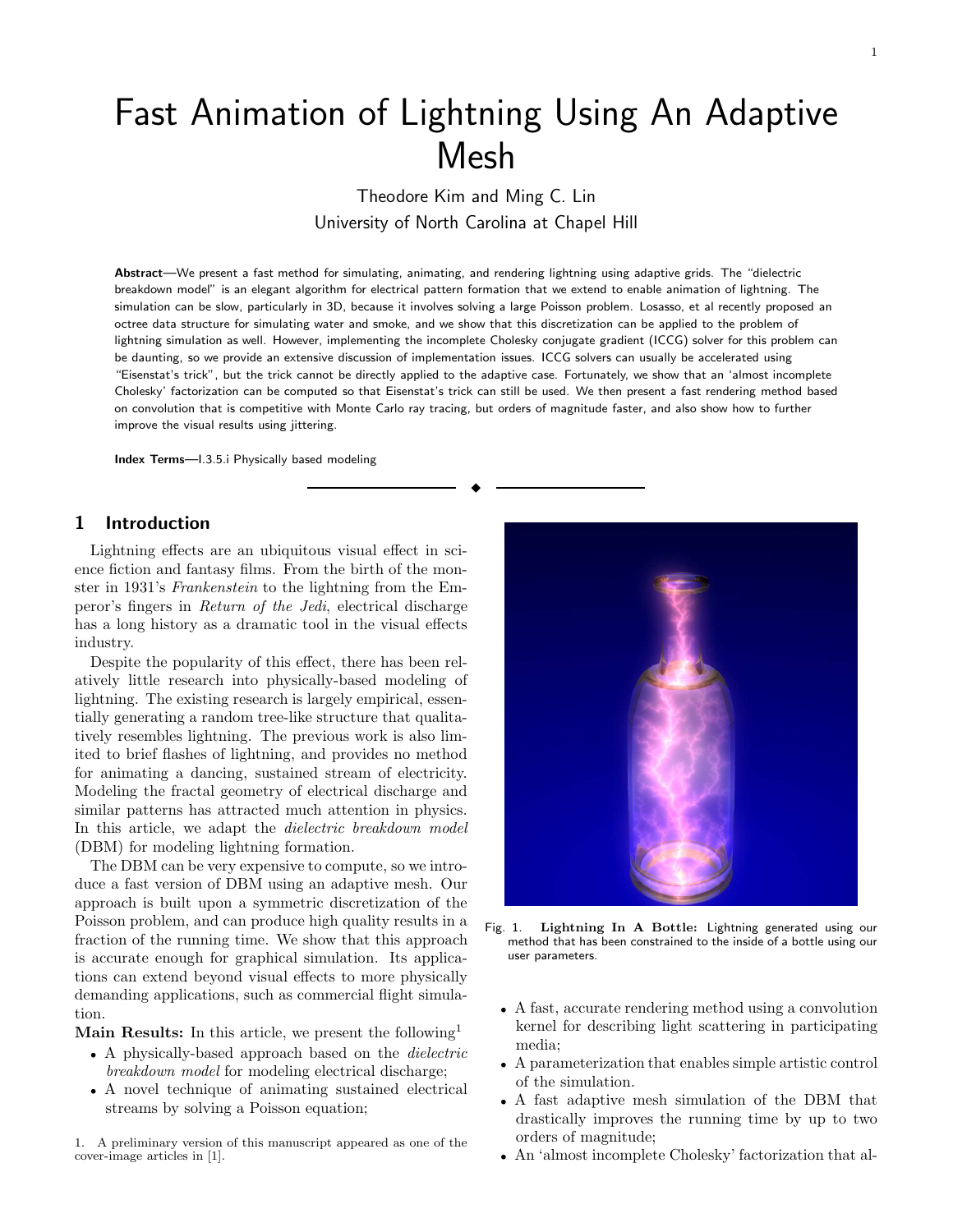lows Eisenstat's trick [2] to be used in the solver;

• A jittering method that improves the rendering results.

We also provide extensive implementation details of the adaptive mesh algorithm.

Organization: The rest of the paper is organized as follows. A brief survey of related work is presented in Sec. 2. In Sec. 3, we briefly summarize the physics of lightning formation. We present the original dielectric breakdown model as well as our proposed extension in Sec. 4. The adaptive mesh algorithm is presented in Sec. 5. An efficient rendering method is present in Sec. 6. User parameters are presented in Sec. 8, followed by implementation details and discussion in Sec. 9. Finally, conclusions and possible directions for future work are given in Sec. 10.

# 2 Previous Work

Reed and Wyvill present a lightning model based on the empirical observation that most lightning branches deviate by an average of 16 degrees from parent branches [3]. A set of randomly rotated line segments are generated with their angles normally distributed around 16 degrees. In subsequent work, modifications are made to this random line segment model. Glassner [4] performs a second pass on the segments to add "tortuosity", and Krus [5] replaces the normal distribution with a more easily controlled randomized binary tree.

Notably, Sosorbaram, Fujimoto, Muraoka and Chiba [6] use the dielectric breakdown model (DBM) to guide the growth of a random line segment tree with a local approximation of the potential field. But, their approach does not appear to implement full DBM, as it does not solve the Laplace equation.

Electric discharges are neither solid, liquid, or gas, but instead are the fourth phase of matter, plasma. It is a light source with no resolvable surface, so traditional rendering techniques are not directly applicable. To address this problem, Reed and Wyvill [3] describe a ray tracing extension for both a lightning bolt and its surrounding glow. Alternatively, [6] proposes rendering 3D textures. Dobashi, Yamamoto and Nishita [7] provide the most rigorous treatment of the problem by first presenting the associated volume rendering integral, and then presenting an efficient, approximate solution.

In electrical engineering, there are three popular models of electric discharge: gas dynamics [8], electromagnetics [9], and distributed circuits [10]. However, none of these are directly applicable to visual simulation, as they respectively approximate the electricity as a cylinder of plasma, a thin antenna, and two plates in a circuit.

# 3 The Physics of Electric Discharge

We classify the physics literature into two categories. The first deals with the physical, experimentally observed properties of lightning and related electrical patterns. A good survey of this approach is given by Rakov and Uman [11]. The second is a more qualitative approach that characterizes the geometric, fractal properties of electric discharge. A good survey of this approach is given by Vicsek [12].

## 3.1 Physical Properties

Electrical discharge occurs when a large charge difference exists between two objects. In the case of lightning, the case is usually that the bottom of a cloud has a strong negative charge and the ground possesses a relatively positive charge. Electrons possess negative charge, so the charge difference is equalized when electrons are transferred from the cloud to the ground in the form of lightning. This case is referred to as 'downward negative lightning'. While other types can exist, downward negative lightning accounts for 90 percent of all cloud-to-ground lightning. For illustrative purposes, we will show here how to simulate this most common type of lightning. But, it should be noted that we can handle the other types of lightning by trivially manipulating the charge configuration.

Lightning is actually composed of several bolts, or 'strokes' in rapid succession. The first stroke is referred to as the stepped leader. The subsequent strokes, called dart leaders, tend to follow the general path of the previous leaders, and generally do not exhibit as much branching as the stepped leader. We note that while previous work could in principle simulate this effect using attractor particles, the method we present in this article provides a natural, physically consistent method of accounting for this phenomena.

Lightning is initiated in clouds by an event known as the initial breakdown. During the initial breakdown, the conductivity in a small column of air jumps several orders of magnitude, effectively transforming the column from an insulator to a conductor. Charge then flows into the newly conductive air. Another breakdown then occurs somewhere along the perimeter of the newly charged air. This chain of events repeats, forming a thin, tortuous path through the air, until the charge reaches the ground.

## 3.2 Geometric Properties

The physical processes that give rise to the breakdown are still not well understood. However, a great deal of progress has been made in characterizing the geometric shape that the breakdown ultimately produces. Electric discharge has been observed to have a fractal dimension of approximately 1.7 [13]. Many disparate natural phenomena share this same fractal dimension, including ice crystals, lichen, and fracture patterns. Collectively, all the patterns that share these fractal properties are known as Laplacian growth phenomena.

There are three commonly known techniques for simulating Laplacian growth: Diffusion Limited Aggregation [14], the Dielectric Breakdown Model [13], and Hastings-Levitov conformal mapping [15]. All three produce qualitatively similar results. We elect to use the Dielectric Breakdown Model here because it gives the closest correspondence to the physical system being simulated and allows the addition of natural, physically intuitive user controls.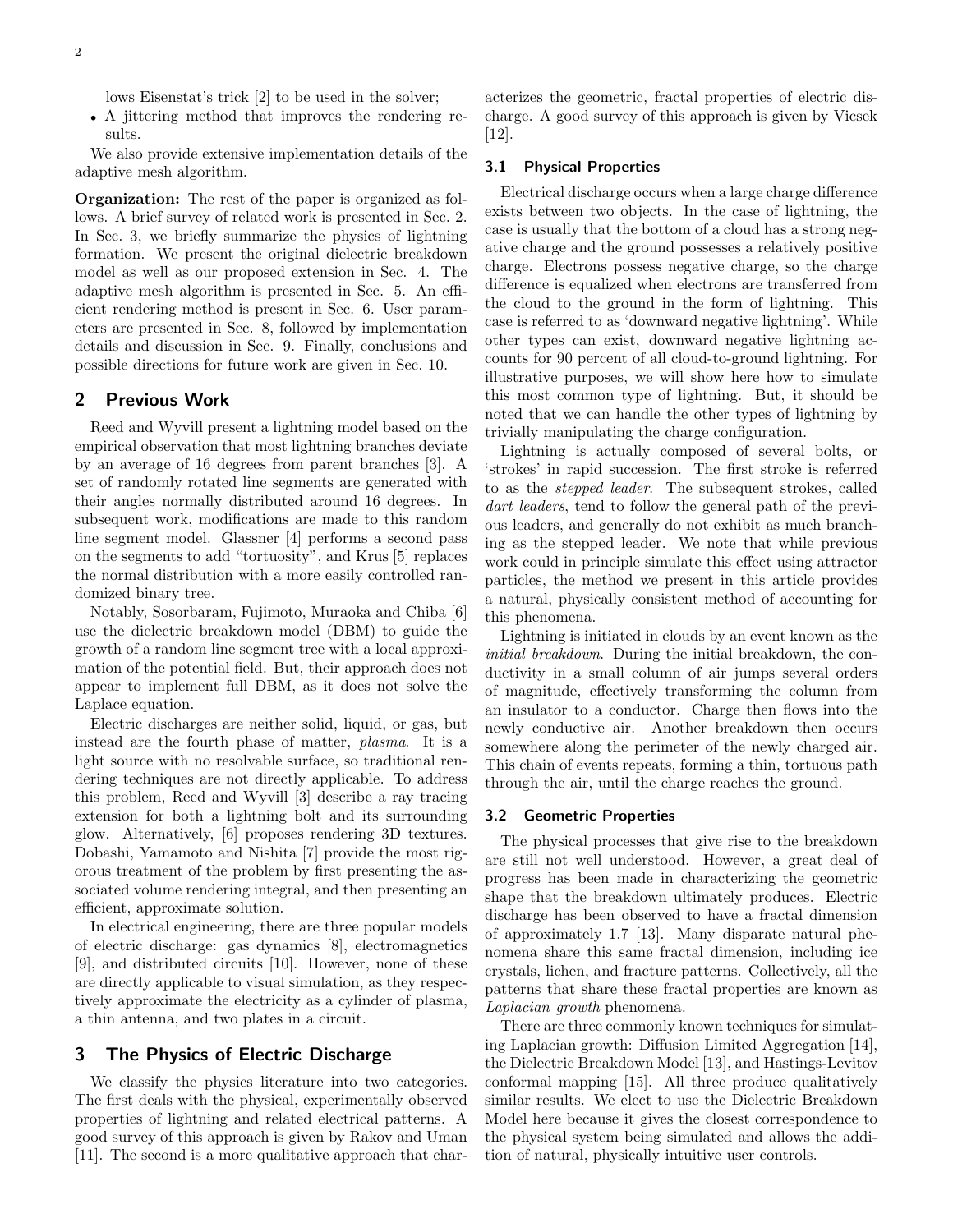

Fig. 2. Different charge configurations for simulation. Grey:  $\phi = 0$ ; Black:  $\phi = 1$  On the left is the original initial configuration, on the right is our lightning initial configuration.

# 4 The Dielectric Breakdown Model

The Dielectric Breakdown Model, or DBM, was first described by Niemeyer, Pietronero, and Wiesmann [13], and is also sometimes referred to as the  $\eta$  model. We first present the model described in the original paper, and then propose a modification to simulate dart leaders and sustained electric arcs.

# 4.1 The Laplacian Growth Model

The original charge configuration from [13] is shown in Figure 2(a). Over a 2D grid, the quantity  $\phi$ , the electrical potential at each point, is tracked. First, a negative charge is placed at the center by setting  $\phi = 0$  at the center grid cell. Then, a circle of positive charge is constructed around the center charge by setting a surrounding circle to  $\phi = 1$ . The potential at the remaining grid cells are then set by solving the Laplace equation (Eqn. 1) over the grid, with the center charge and the surrounding circle treated as boundary conditions.

$$
\nabla^2 \phi = 0. \tag{1}
$$

The Laplace equation produces a linear system that must then be solved. There are standard ways of solving the Laplace equation and the related Poisson equation, the reader is referred to [16]. In our implementation, we solved the system using conjugate gradient with an Incomplete Cholesky preconditioner [17]. However, for high resolution simulations, the solver can become prohibitively slow, so we will present an efficient adaptive grid method in Section 5.

Once the Laplace equation has been solved, we construct a list of all the grid cells that are adjacent to a negative charge ( $\phi = 0$ ). One of these grid cells is then randomly chosen as a growth site (i.e. the site of the next breakdown). The chosen cell is set to  $\phi = 0$  and is treated as part of the boundary condition in subsequent iterations. The probability of a grid cell being chosen is weighted according to its potential. The weight function is given in Eqn 2.



Fig. 3. Simulation results from different charge configurations. 3(a) is result of configuration from Figure 2(a).  $3(b)$  -  $3(d)$  are configurations from 2(b) with various  $\eta$ .

$$
p_i = \frac{(\phi_i)^{\eta}}{\sum_{j=1}^n (\phi_j)^{\eta}}
$$
 (2)

where i is a cell in the list of adjacent cells, and  $n$  is the total number of cells in the list. The  $\eta$  term is a powerful user parameter that enables high-level control of the simulation via a single parameter value. Several different simulations with different  $\eta$  values are given in Figs. 3(b)-3(d). The parameter will be discussed more in section 8.

Subsequent iterations proceed by solving the Laplace equation again over the 2D domain, and again selecting a growth site according to Eqn 2. The iterations are repeated until the user obtains the desired results. The technique generalizes trivially to three dimensions by simply solving the 3D Laplace equation.

The classic configuration produces a radial discharge, as shown in Figure  $3(a)$ . In order to produce lightning-like patterns, we instead use the initial configuration shown in Figure 2(b). We start with a small amount of negative charge at the top of the 3D domain, representing an initial branch of lightning. The bottom edge of the domain represents the ground, and is thus set to positive charge. The results of running the simulation on this initial configuration with different  $\eta$  are shown in Figures 3(b) - 3(d).

## 4.2 A Poisson Growth Model

Once we have formed an initial stepped leader, we would like to have a method for generating subsequent dart leaders that follow the same general path. Since the path changes slightly with each successive dart leader, a large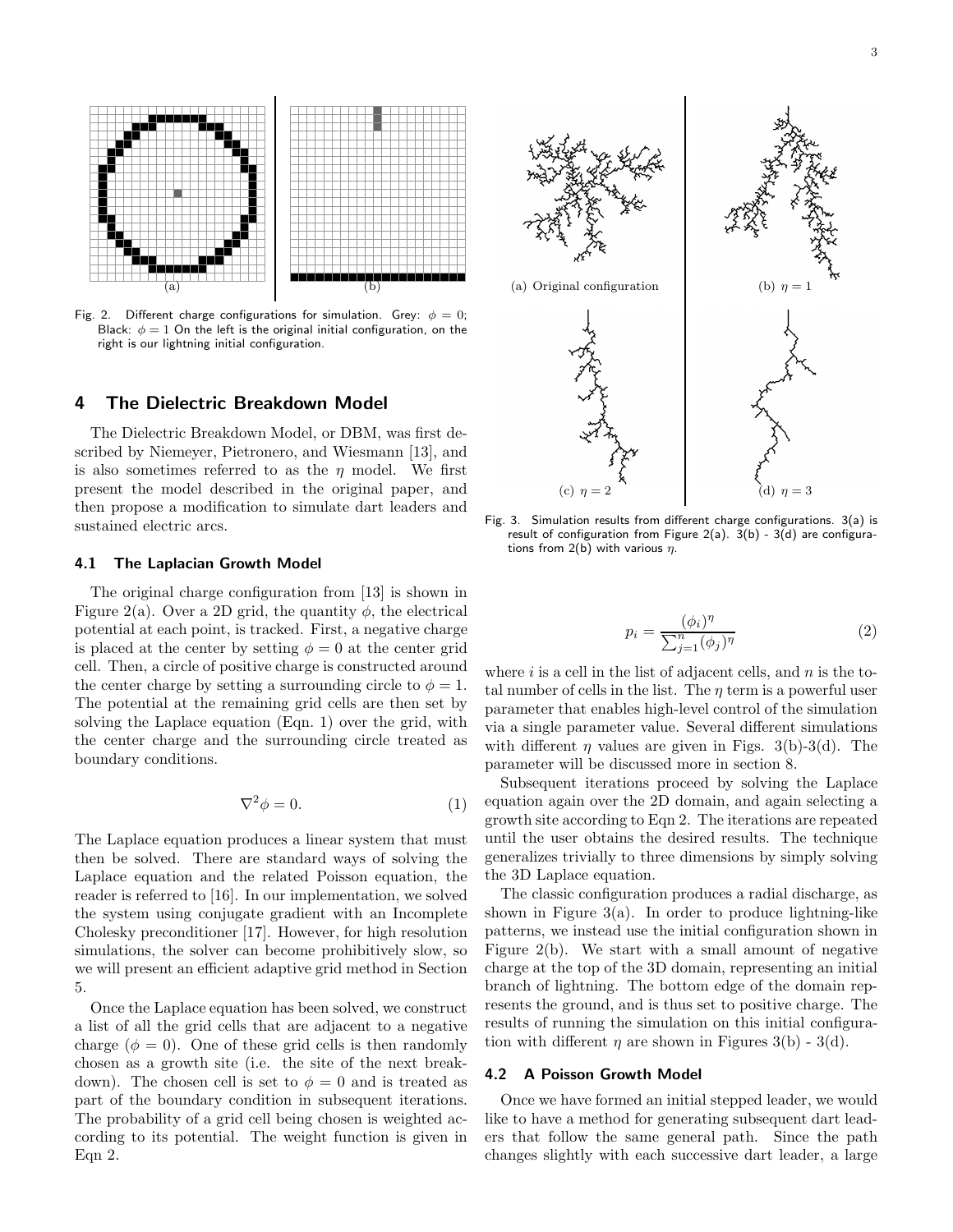number of dart leaders will produce the 'dancing' effect present in a sustained electric arc.

We hypothesize that the reason that a dart leader follows the same general path as a stepped leader is because there exists residual positive charge along the old leader channel that attracts the new dart leader. In order to simulate this behavior, we need a method of introducing residual charge into the simulation.

While DBM can simulate many different kinds of natural phenomena, we observe that for the case of electricity, the Laplace equation can be viewed as a special case of the Helmholtz equation (Eqn 3).

$$
\left(\nabla^2 + \left(\frac{\omega}{c}\right)^2\right)\phi = -4\pi\rho\tag{3}
$$

where  $\omega$  is angular velocity, c is the speed of light, and  $\rho$  is charge density. The Helmholtz equation is derived directly from the Maxwell equations for electricity and magnetism, so it provides a clean connection between fractal growth and classical physics. The Laplace equation can be viewed as the case where the charge density is equal to zero and the relativistic  $\left(\frac{\omega}{c}\right)^2$  term is ignored. As lightning bolts already have a linear velocity that already approaches the speed of light, the angular component will be negligible. So, if we continue to ignore the relativistic term but re-introduce the charge density term, the electromagnetic Poisson equation is obtained:

$$
\nabla^2 \phi = -4\pi \rho. \tag{4}
$$

If we now solve this equation in place of the Laplace equation, we can produce the desired dart leader behavior. We define a second grid of values in space,  $\rho$ , that is initially set to zero. This essentially reduces Eqn. 4 to the Laplace equation for the initial iteration. After we generate our first bolt, we deposit charge along the leader channel by setting  $\rho$  along the channel to a positive value. When generating subsequent bolts, the new  $\rho$  values will automatically attract the new bolt to the old path. After each new bolt is generated, we clear the previous  $\rho$  field and repopulate it with charges along the new leader channel.

Fortunately, because the Poisson and Laplace equations are very similar, the only implementation overhead required for our modified model is a minor change to the residual calculation in the conjugate gradient solver. A similar model has also been proposed in the physics literature [18] for inhomogeneous dielectric insulators independently. For computational efficiency of visual rendering, we choose to ignore inhomogeneity and treat air as a homogeneous media.

# 5 Adaptive Mesh Simulation

While the algorithm from the previous section produces visually acceptable results, the running time and memory footprint can be prohibitive, especially in 3D. In practice, we have found that in order to obtain results where grid artifacts are not distracting, at least a  $256<sup>3</sup>$  grid must be used. In order to run preconditioned conjugate gradient (PCG), 7 arrays of this size are necessary. Assuming single precision, this consumes 469 MB of memory. Increasing the resolution to  $512<sup>3</sup>$  bloats the footprint to an unacceptable 3.7 GB. Even with an efficient conjugate gradient implementation, the matrix becomes so large that simulations can take many days.

However, the lightning itself certainly does not grow to populate all 512<sup>3</sup> cells, so if we can use a hierarchical data structure to place coarse grids in regions far from the lightning, it should significantly reduce the memory footprint. As the number of overall grid cells decreases, the matrix size decrases as well, and the running time of the simulation improves considerably.

Until recently, solving the Poisson problem over an adaptive grid had the caveat that it produced a non-symmetric matrix, prohibiting the use of PCG. While similar Krylov subspace methods such as GMRES and BCG could be applied to the non-symmetric case, these methods have robustness issues and can fail to converge. Recently, [19] overcame this limitation by deriving an adaptive grid discretization that is symmetric, allowing the use of the more robust PCG. We will review the discretization and provide extensive implementation details.

## 5.1 Octree Construction

We elected to use a *balanced* octree in our simulations, because it greatly simplifies the implementation of the solver. A balanced octree is an octree where, given any leaf node, the size of each neighbor differs by at most a factor of two. We enforce this property because it constrains the maximum number of neighbors of a leaf nodes to 24. As a leaf node and its neighbors define a row in the Poisson matrix, this bounds the complexity of performing an incomplete factorization on a leaf node.

The balancing algorithm is available in [20], but is simple enough to be described informally. We scan all the leaf nodes in the octree, and if a leaf is found to violate the balancing property, we split it, and add its new children to the list of leaves left to scan.

## 5.2 A Symmetric Discretization

In this subsection, we review the symmetric discretization of [19] and [21]. For simplicity, we will demonstrate the discretization in 2D.

On a regular grid, the weights given to a grid cell and its neighbors are shown in Figure 4(a). The symbol  $\Delta x$ is the length of one side of the center cell. This is the traditional Laplace stencil, where the weights are obtained by Taylor expansion. In contrast, on an irregular adaptive grid (Figure  $4(b)$ ), it is unclear what the weights of the center and two smaller right cells should be.

Surprisingly, we can simply set the weights of the neighbors to one over the length of the larger cell. For example, in Figure 4(b), the center cell is larger than the right cells, so we weight the two right neighbors to  $\frac{-1}{\Delta x}$  (Figure 4(c)). The center weight is then set to the negated sum of all its neighbor weights. Next, consider the case where one of the neighbors is larger than the center cell (Figure  $4(d)$ ).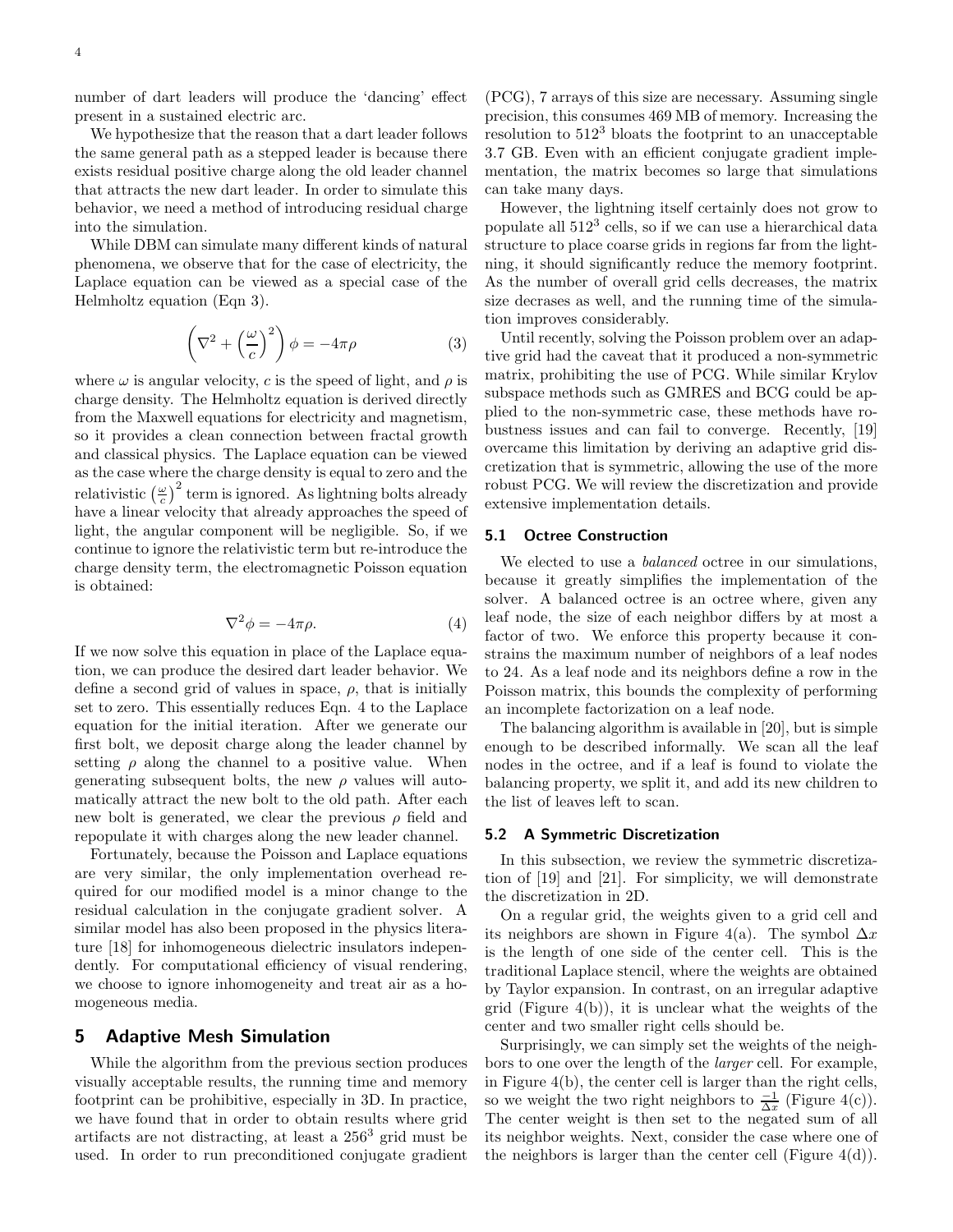

Fig. 4. Stencil weights for an adaptive mesh. (a) Regular grid stencil (b) A cell with more refined neighbors. (c) The cell with symmetric weights filled in. (d) A cell with a less refined neighbor. (e) The cell with symmetric weights filled in.

```
1 for k = 1:n2 A(k,k) = sqrt(A(k,k))3 for i = k + 1:n4 if A(i,k) != 0
5 A(i,k) /= A(k,k)6 for j = k + 1:n7 for i = j:n8 if A(i,j) != 0
9 A(i,j) = A(i,k) * A(j,k)
```
Fig. 5. Generic Incomplete Cholesky for an  $n \times n$  matrix A. (From [22])

In this case, since the right neighbor is larger, we set the weight correspondingly to  $\frac{-1}{2\Delta x}$ . Again, the center weight is then set to the negated sum of all its neighbor weights (Figure 4(e)). The 3D case is a straightforward extension; we compute weights in the positive and negative z directions in the same way, and again set the center cell to the negated neighbor sum.

According to [19], other choices for the weights exist in addition to the maximum length. The minimum length, or a linear combination of the two lengths could be used as well. All choices lead to symmetric matrices however, and no choice appears to offer drastically better performance. So, for simplicity, we used the maximum length.

#### 5.3 Incomplete Factorization

In order for conjugate gradient to converge quickly, a preconditioner must be used. One of the most popular preconditioners is the zero-fill incomplete Cholesky factorization [22]. Incomplete Cholesky is usually stated in general matrix terms (Figure 5). However, it is difficult to translate this generic algorithm to cell weight relationships over the adaptive grid. A brute force implementation of this algorithm using a generic sparse matrix library would be inefficient, as it would be dominated by unnecessary pointer dereferences. An efficient implementation would instead exploit the structure of the matrix, but this requires a more intuitive understanding of when and where zeros appear during the factorization. In order to save the readers the tedious and time-consuming process of solving many brute force examples to gain this intuition, we will explicitly describe the relationship here.

|            | 8              | 9 |  | 10 | 11             |        | 12 |
|------------|----------------|---|--|----|----------------|--------|----|
| 4          | 5              | 6 |  |    | 5              | 8<br>6 | 9  |
|            | $\overline{2}$ | 3 |  |    | $\overline{2}$ |        | 3  |
| (b)<br>(a) |                |   |  |    |                |        |    |

Fig. 6. (a) Natural ordering for a regular mesh. (b) Traversal ordering for adaptive mesh. Note that cell 9 is not traversed until its two neighbors in the negative  $x$  direction (cells 6 and 8) are traversed.

# 5.3.1 Traversal Order

In Line 1 of Figure 5, we iterate over the columns of the matrix. Each grid cell and its weights define a column of the matrix. For example, the stencils shown in Figs.  $4(a)$ ,  $4(c)$ , and  $4(e)$  each define a column. For the case of regular mesh, there is an obvious order in which we could traverse the mesh points (Figure  $6(a)$ ). This is known as the 'natural ordering'. Alternately we could traverse it in the reverse order, or perhaps in column-major order. The point is, there is an obvious 'scanline' order in which we can traverse the cells. For the case of an adaptive mesh, there is no equally obvious order.

There are definitely incorrect orders in which to traverse the cells. In Line 9 of Incomplete Cholesky, while factoring column k, entries in columns  $k + 1$  to n of A are altered as well. Conversely, columns 1 to  $k-1$  remain unaltered. Therefore, before we factor column  $k$ , we must be sure that all the columns in A that are going to change values in column k have already completed their changes. Otherwise, we will obtain an invalid factorization.

There are many ways to achieve a valid order, of which we will describe one. In 2D, we only factor a grid cell if all its neighbors in the negative  $x$  and  $y$  direction have already been factored. In 3D, all the neighbors in the negative z direction must have been factored as well. A 2D example is shown in Figure 6(b). It is easily verified that this ordering meets the criteria of the previous paragraph.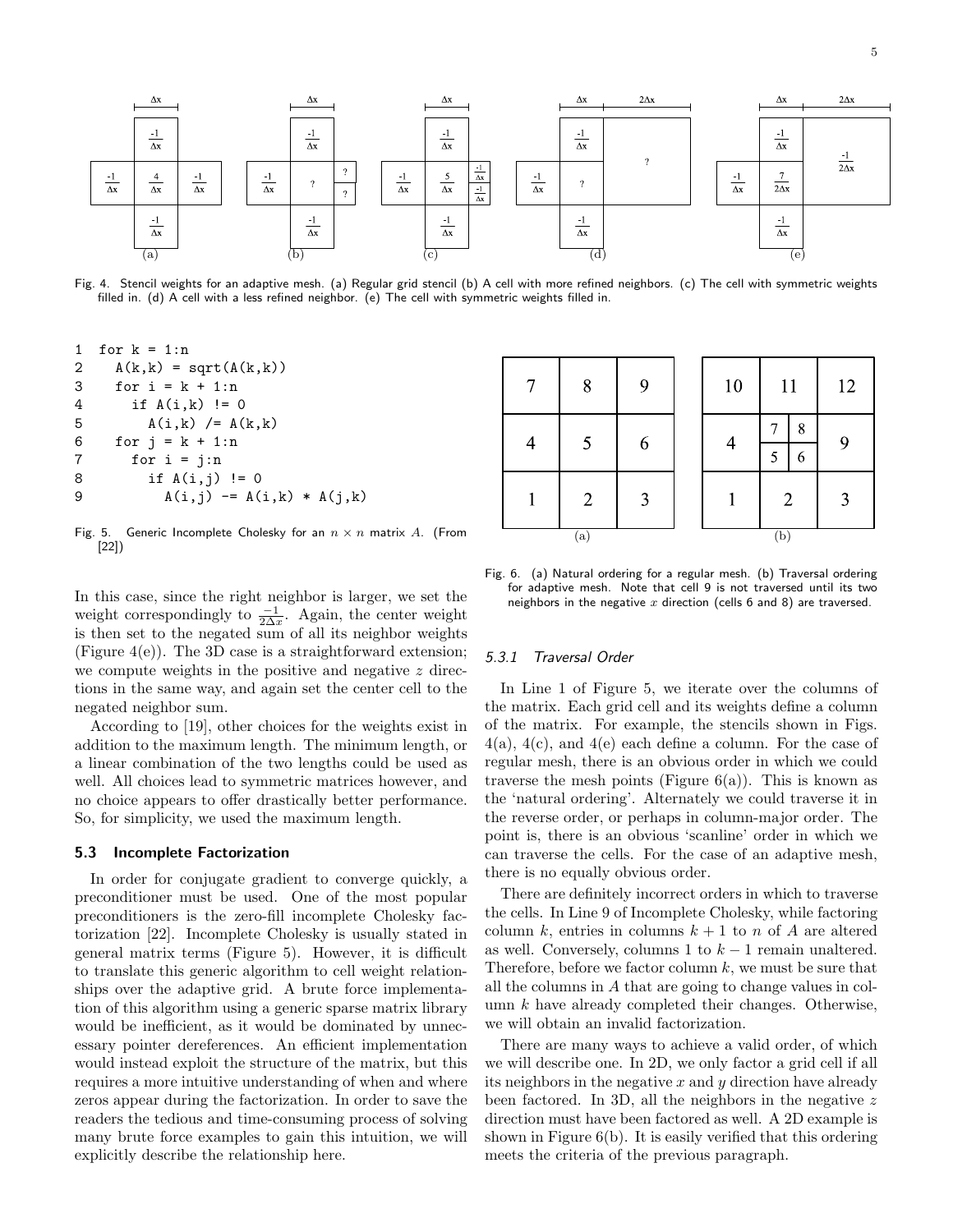```
1 For k = 1:n2 Weight(k, k) = sqrt(Weight(k, k))3
4 For i = each neighbor of k<br>5 If Order(k) < Order(i)5 If Order(k) < Order(i)<br>6 Weight(k i) /= Weigh
         Weight(k, i) /= Weight(k, k)7
8 For i = each neighbor of k<br>9 If Order(k) < Order(i)If Order(k) < Order(i)10 Weight(i,i) -= Weight(k,i) * Weight(k,i)12
13 For i = each neighbor of k
14 If Order(k) < Order(i)
15 For j = each neighbor of k
16 If (Order(k) < Order(j))
17 If (i and j are neighbors)
18 Weight(i, j) -= Weight(k, i) * Weight(k, j)
```
Fig. 7. Incomplete Cholesky in terms of an adaptive mesh.



Fig. 8. (a) Example of lines 13-18 of Incomplete Cholesky. Cells  $b$  and  $c$ are neighbors, so the product of the weights with the red lines must be subtracted from the weight denoted in green. (b) Example of lines 19-21 of Modified Incomplete Cholesky. Cells  $b$  and  $c$  are not neighbors, so the product of the two red weights is subtracted from the center weights of  $b$  and  $c$ .

### 5.3.2 Incomplete Cholesky

For the remainder of the section, we will use the following notation. Weight $(a, b)$  is the weight between cells a and b.  $Weight(a, a)$  represents the center weight for cell a. Note that since the matrix is symmetric,  $Weight(a, b)$  =  $Weight(b, a)$ .  $Order(a)$  is the order in which the cell a is traversed. If  $Order(a) < Order(b)$ , then b is traversed after a.

At each cell  $a$ , we only store the weights for neighbors  $n$ where  $Order(a) < Order(n)$ . (Effectively, the weights in the positive  $x, y$  and  $z$  directions.) We do this because the matrix is symmetric, so storing all weights at all the cells would be redundant. Incomplete Cholesky in terms of this adaptive mesh notation is given in Figure 7.

Lines 1-6 of Figure 7 correspond fairly directly with Lines 1-5 of Figure 5. The correspondance between Lines 8-17 of Figure 7 and Lines 6-9 of Figures 5 is less clear. In Lines 4-6, we assigned new weights to the neighbors in the positive x, y and z directions. In Lines 8-10, we subtract the square of these new weights from the center weights of same neighbor cells.

Lines 13-17 are perhaps the most difficult to interpret,

```
1 for k = 1:n2 A(k,k) = sqrt(A(k,k) + delta * A(k,k))<br>3 for i = k + 1:nfor i = k + 1:n4 if A(i,k) != 0
5 A(i,k) /= A(k,k)6 for j = k + 1:n7 for i = j:n8 if A(i,j) != 0
9 A(i,j) = A(i,k) * A(j,k)10 else
11 A(i,i) -= alpha * A(i,k) A(j,k)
```
Fig. 9. Generic Modified Incomplete Cholesky for an  $n \times n$  matrix A. The symbols  $alpha$  and  $delta$  are relaxation parameters that the user sets.

```
1 For k = 1:n
2 Weight(k, k) = sqrt(Weight(k, k) + delta * Weight(k, k))\frac{3}{4}For i = each neighbor of k5 If Order(k) < Order(i)<br>6 Weight(k,i) /= Weigh
        Weight(k, i) /= Weight(k, k)7
8 For i = each neighbor of k
9 If Order(k) < Order(i))
10 Weight(i,i) -= Weight(k,i) * Weight(k,i)12
13 For i = each neighbor of k
14 If Order(k) < Order(i)15 For j = each neighbor of k
16 If (Order(k) < Order(j))
17 If (i and j are neighbors)
18 Weight(i,j) -= Weight(k,i) * Weight(k,j)19 Else If (i != j)
20 Weight(i,i) -= Weight(k,i) * Weight(k,j)21 Weight(j, j) -= Weight(k, i) * Weight(k, j)
```
Fig. 10. Modified Incomplete Cholesky in terms of an adaptive mesh.

so we will provide an example here. In Figure  $8(a)$ , we have two cells, b and c, that are adjacent to cell a, and also adjacent to each other. In this case, if  $Order(a)$  $Order(b)$  and  $Order(a) < Order(c)$ , then we subtract the product of the two weights shown in red from the weight shown in green. This must be done for all cases where  $a$  has two neighbors that are traversed after a, and the neighbors are neighbors of each other as well. On a balanced octree, there are 16 cases where this occurs. Determining these 16 cases is left as an exercise to the reader.

# 5.3.3 Modified Incomplete Cholesky

In [19], Losasso et al. report using a preconditioner "based on an incomplete LU Cholesky factorization that we modify to ensure that the sum of LU is equal to the row sum of original matrix." This corresponds to the Modified Incomplete Cholesky preconditioner [23]. However, the version in [23] is often combined with the version in [24]. In practice, we have found this combination of techniques gives faster results than Incomplete Cholesky alone, so we will describe the factorization here. The generic Modified Incomplete Cholesky factorization, using both the techniques from [23] and [24] is shown in Figure 9.

Modified Incomplete Cholesky in terms of an adaptive grid is shown in Figure 10. Two significant modifications have been made from the Incomplete Cholesky case. First,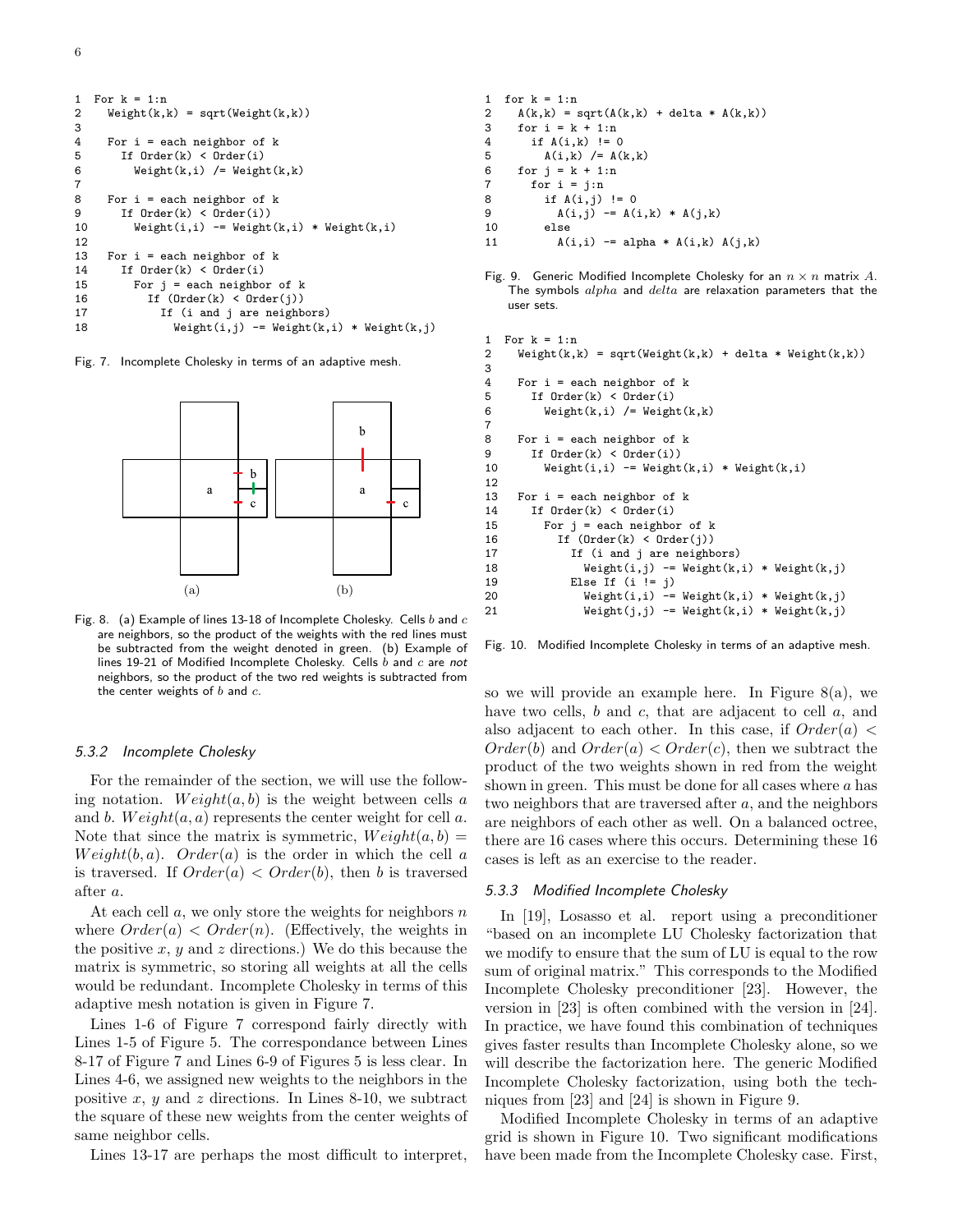a delta parameter has been added to Line 2. Second, Lines 19-21 are new. We illustrate the significance of these new lines in Figure 8(b). The factorization is the same as before, except an else has been added to the innermost loop. If  $a$  has two neighbors  $b$  and  $c$ , and both are traversed after a, but b and c are not neighbors, the product of the two weights in red must be subtracted from the center weights of b and c. Again, determining the explicit cases is left as an exercise to the reader.

#### 5.4 Eisenstat's Trick

Applying Incomplete Cholesky (IC) adds an additional forward and backward substitution step to each conjugate gradient iteration. For large matrices, this additional overhead is negligible compared to the computation time saved by the reduced number of iterations. However, for modest sized matrices such as those produced by a quadtree lightning simulation, it can have a noticeable impact on the running time.

This performance impact becomes particularly apparent if we try to implement a SIMD version of ICCG. Most of the steps of CG map trivially to SSE intrinics, with the exception of a matrix-vector produce and the already mentioned forward and backward solves. These two operations therefore become the main performance bottlenecks.

Eisenstat [2] described a method of eliminating the matrix-vector multiply, thus eliminating one of the bottlenecks. Unfortunately, "Eisenstat's trick" as it is described in the original paper only applies to preconditioners with a very specific structure. The IC preconditioner for a regular grid fits this structure, but the adaptive version described in the previous section does not. Fortunately, we have found that it is possible to construct an approximation to the IC preconditioner such that Eisenstat's trick can still be applied.

Assume we are solving the matrix A, which can be decomposed to  $A = L+D+L$ , where L is strictly lower triangular, and D is a diagonal matrix. Eisenstat's trick can be applied if the preconditioner  $M$  can be stated in terms of a diagonal matrix  $\hat{D}$  such that  $M = (\hat{D} + L)\hat{D}^{-1}(\hat{D} + L)^{T}$ . While the IC factorization over a regular grid can in fact be decomposed into this form, the factorization over the adaptive grid cannot. Instead, we obtain a factorization  $M = (\hat{D} + \hat{L})\hat{D}^{-1}(\hat{D} + \hat{L})^T$ , where  $\hat{L} \neq L$ .

The origin of this modified  $\tilde{L}$  can be traced back to lines 13-18 of Fig. 7. In the regular grid case, lines 6-9 of the generic IC factorization translate to modifications along the diagonal. However, as shown by the green line in Figure  $8(a)$ , the adaptive case modifies entries that are offdiagonal as well. These off-diagonal modifications 'ruin' the possibility of the  $\tilde{L}$  in the final factorization matching the original L.

However, nothing prevents us from going ahead and computing the  $D$  matrix for the adaptive case, even if the final result produces  $L \neq L$ . The algorithm to compute this  $\hat{D}$  is given in Fig 11. If we discard the computed  $\hat{L}$  after  $\ddot{D}$  has been constructed and replace it with the original L, we can still apply Eisenstat's trick. The preconditioner

```
1 For k = 1:n2 For i = each neighbor of k
3 If Order(k) < Order(i)4 Weight(i,i) -= Weight(k,i) * Weight(k,i) /
5 Weight(k,k)
6
7 For i = each neighbor of k<br>8 If Order(k) < Order(i)8 If Order(k) < Order(i)<br>9 For j = each neighbor
        For j = each neighbor of k10 If (Order(k) < Order(j))
11 If (i and j are neighbors)
12 Weight(i,j) -= Weight(k,i) * Weight(k,j) /
13 Weight(k,k)
```
Fig. 11. Computing the  $\hat{D}$  matrix for Eisenstat's trick over an adaptive mesh.

that is being applied will not be the exact IC preconditioner, but it will instead be an 'almost' IC preconditioner that lacks the off-diagonal modifications to L depicted in Fig.  $8(a)$ .

We have found that this 'almost' IC preconditioner works well in practice. In modest resolution (512 x 512) quadtree simulations, the number of iterations required to converge to working precision remains identical to those required by the original IC preconditioner. In larger octree simulations, the preconditioner only requires a handful of additional iterations. We have found that even the extra computational cost of these additional iterations does not outweigh the benefit of having eliminated the matrixvector product from the inner CG loop. While it is possible that for a large enough matrix, the 'almost' IC preconditioner will require enough extra iterations that its performance benefit is invalidated, we did not encounter such a case during the course of our simulations.

## 5.5 Discussion

Using this discretization, we have experienced a speedups of over two orders of magnitude. We ran two comparisons for 2000 timesteps using the 3D equivalent of Fig. 2(b), one on a  $128^3$  mesh and the other on a  $256^3$ mesh. The adaptive  $128<sup>3</sup>$  simulation ran 22 times faster, while the adaptive  $256^3$  simulation ran 150 times faster. Log plots of the performance are shown in Figure 12.

Despite these obvious gains, the adaptive mesh is still not a simulation panacea. If large objects are inserted as boundaries in the grid, the memory footprint of the simulation can grow quickly. This is because unlike in the regular grid case, neighbor information per grid cell is not implicitly known from the grid dimensions, and must be explictly constructed. A cell can have up to 24 neighbors (4 neighbors at each of the 6 cube faces), increasing the memory footprint of a single grid cell by a considerable 96 bytes (A 4 byte pointer for each of the 24 neighbors). Instead of explicitly storing the neighbors, neighbor queries could be performed on the octree as necessary, but this is a tradeoff, as it significantly increases the overall running time. Explicit storage of the stencil and the incomplete factorizations raise the same tradeoff issues.

Finally, for the parameters alpha and delta in Modified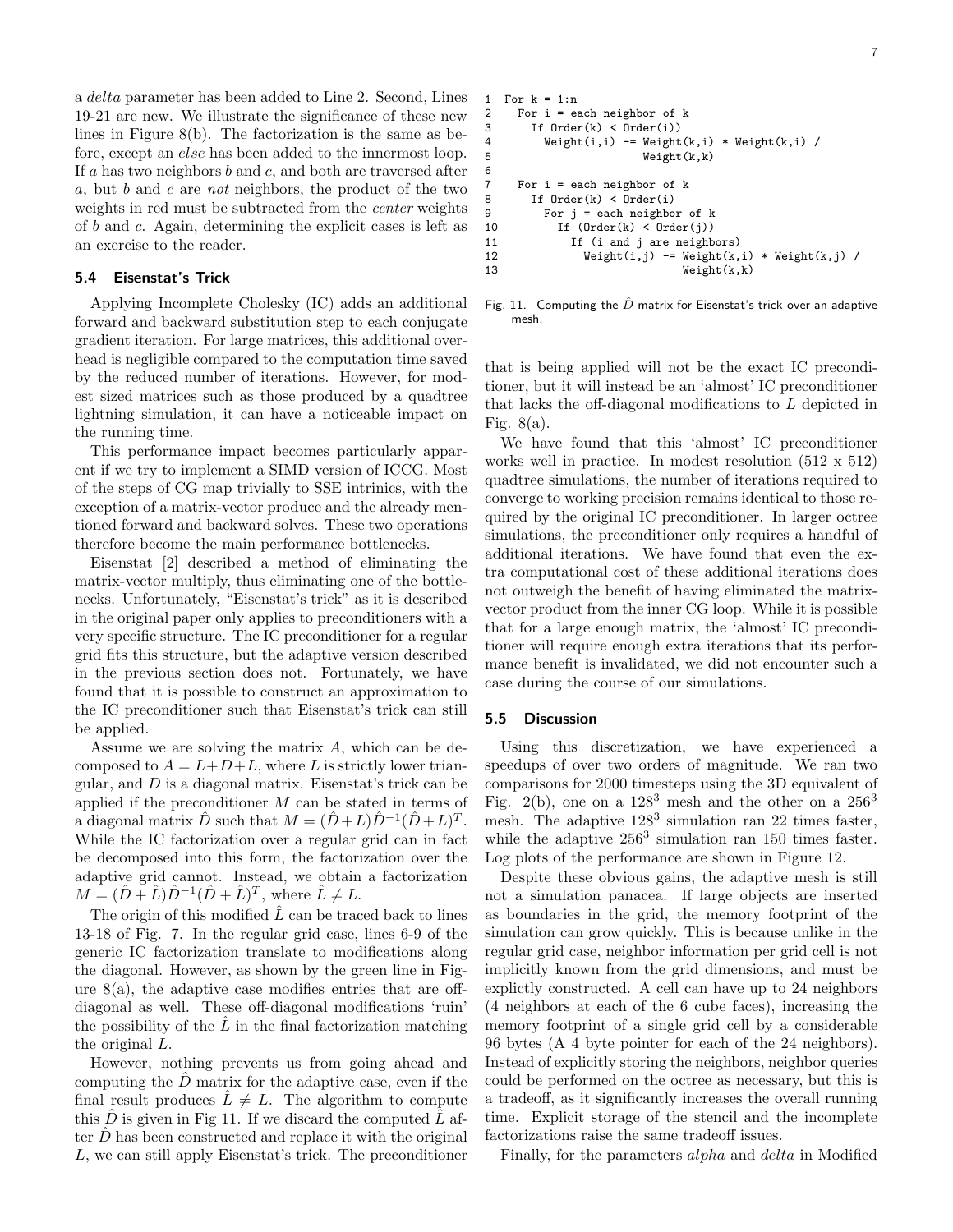

Fig. 12. Logarithmic timing plots of regular grid solver and octree solver. Both simulations are shown for 2000 timesteps. Over a  $128<sup>3</sup>$  grid, the octree solver ran 22 times faster, and over a  $256<sup>3</sup>$  grid, the octree solver ran 150 times faster.

Incomplete Cholesky, we ran a wide range of tests to determine good parameter values. We found values of alpha approaching one (alpha  $\approx 0.95$ ) and delta values near zero  $(delta \approx 0.05)$  yielded good results. These findings are consistent with other studies of these parameters, such as those of [25].

# 6 Rendering

For the rendering of electricity, we borrow the method proposed by Narasimhan and Nayar [26] that produces spectacular results. In the paper, analytical models are obtained that reduce the rendering of certain types of participating media to a 2D convolution. The results are competitive with expensive Monte Carlo techniques such as photon mapping, but run in seconds instead of hours. We will first summarize the pertinent formulae from [26], then describe how we use it to generate a convolution kernel, and finally show how we render electricity.

## 6.1 Atmospheric Point Spread Function

The convolution kernel produced by the method of [26] is called an Atmospheric Point Spread Function, hereon referred to as an APSF. The APSF is a series expansion of the Henyey-Greenstein phase function, a popular function for describing the scattering of light in participating media. The basis functions used are Legendre polynomials, whose series form are shown in Eqn. 5.



Fig. 13. Pinhole camera geometry for generating APSF kernel

$$
L_i(x) = \frac{((2i-1) \cdot x \cdot L_{i-1}(x) - ((i-1) \cdot L_{i-2}(x)))}{i} \tag{5}
$$

In order the evaluate the series, the following base cases are also necessary:  $L_0(x) = 1$ ,  $L_1(x) = x$ . The full APSF,  $I(T, \mu)$ , is then given in Eqn. 6.

$$
I(T,\mu) = \sum_{m=0}^{\infty} (g_m(T) + g_{m+1}(T)) L_m(\mu)
$$
 (6)

where

$$
g_m(T) = e^{-\beta_m T - \alpha_m \log T} \tag{7}
$$

$$
\alpha_m = m + 1 \tag{8}
$$

$$
\beta_m = \frac{2m+1}{m}(1 - q^{m-1}).\tag{9}
$$

A base case is necessary:  $g_0(T) = 0$ . The variable q is the scattering parameter from the Henyey-Greenstein phase function. Increasing  $q$  from 0 to 1 increases the density of the medium, and can be thought of as transitioning the weather from clear skies to rain. The *optical thickness*, T, is equal to  $R\sigma$ , where R is the radial distance from the viewer, and  $\sigma$  is the extinction coefficient of air. Finally  $\mu$ is the cosine of the radial direction  $\theta$  from the source.

## 6.2 Generating a Convolution Kernel

The APSF is a three dimensional function that describes how much light is reaching any point in space around a point light source. If we can determine how a single point light spreads out on the image plane, we can then use this point spread function as a convolution kernel to render a light source of arbitrary shape.

Assume we want to generate an  $n \times n$  resolution convolution kernel of physical size  $M \times M$ . We sample the APSF according to the geometry in Figure 13. In this figure, we assume a pinhole camera model where  $\kappa = 0.025$  meters, about the width of an eyeball. We also assume the lightning stroke is two kilometer away:  $D = 2000$ . We treat R as a user parameter that allows control over the width of the 'glow' around the stroke.

In order to compute the value  $I(T, \mu)$  at each point on the kernel, we need to determine a value  $\mu$  at each sample. If we assume the point light source projects onto the center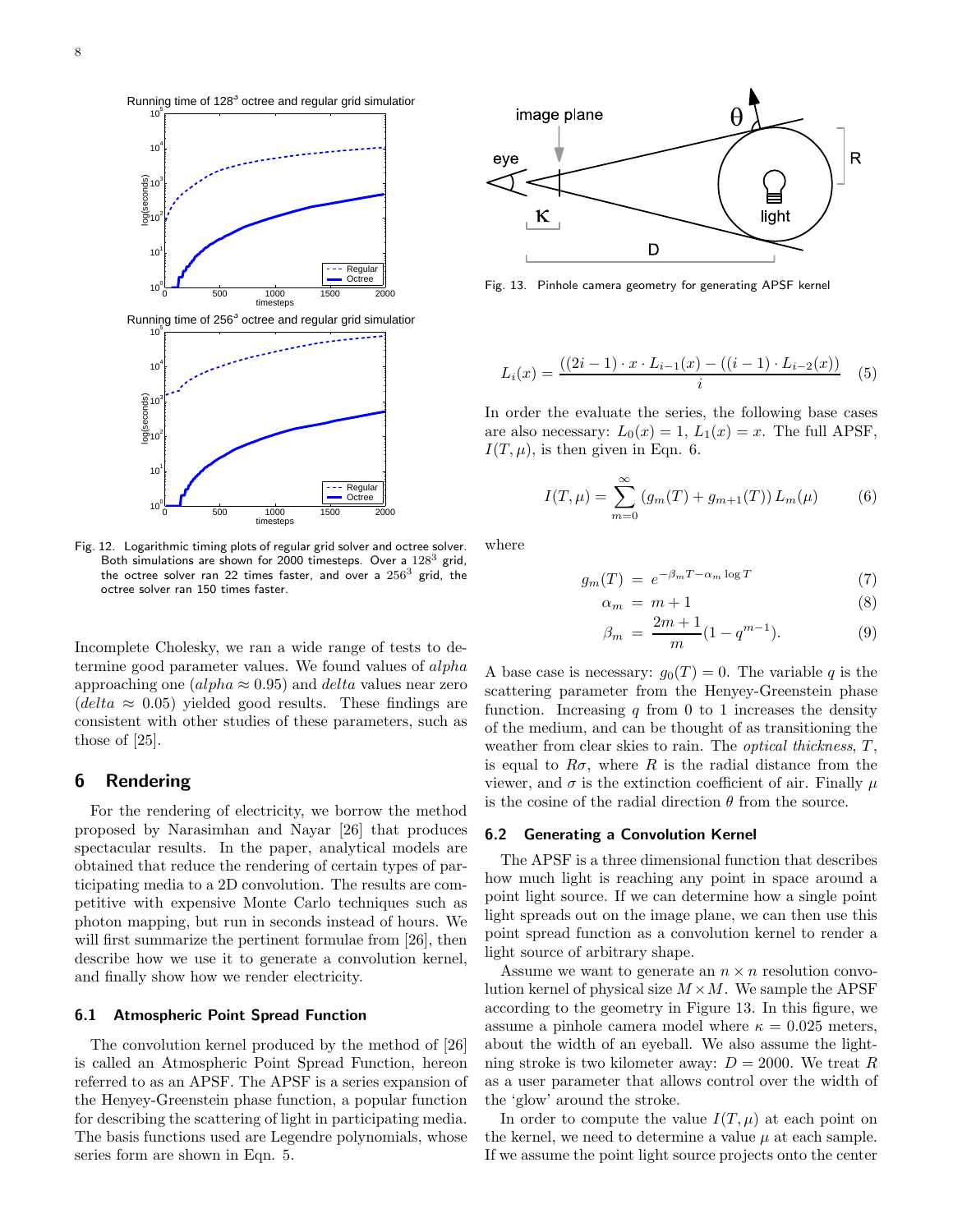of the kernel, the  $\mu$  value at kernel sample  $(x, y)$  follows by trigonometry (Eqns. 10 - 12).

$$
\nu_{x,y} = \sqrt{\frac{(x-\frac{n}{2}) \times M}{n} + \frac{(y-\frac{n}{2}) \times M}{n}} \tag{10}
$$

$$
\omega_{x,y} = \frac{\kappa^2 D - \kappa \sqrt{-\nu_{x,y}^2 D^2 + \kappa^2 R^2 + \nu_{x,y}^2 R^2}}{\kappa^2 + \nu_{x,y}^2} \tag{11}
$$

$$
\mu_{x,y} = \pi - \tan^{-1} \frac{\kappa}{\nu_{x,y}} - \sin^{-1} \frac{D - \omega_{x,y}}{R}
$$
 (12)

If  $\frac{\nu_{x,y}}{\kappa} > \frac{R}{D}$ , then we are outside the desired width of the glow, and the kernel value should be set to zero. The APSF only drops off to zero at infinity, so in practice, the smallest non-zero value of the kernel must be subtracted from the other non-zero values of the kernel to prevent the silhouette of the kernel from appearing in the final image.

We are making a simplifying assumption here that all parts of the lightning bolt are exactly two kilometers away. While this is not strictly true, unless the bolt spans a very large physical domain, we believe it is a reasonable approximation. In the extreme case of a lightning bolt originating from far away and hitting the camera, this assumption breaks down, and several different depth-dependent kernels must be computed. However, even in this extreme case, the time required to generate several different kernels is still orders of magnitude less than using a Monte Carlo renderer.

# 6.3 Rendering Electricity

Even for large electric discharges like lightning, the plasma channel is only several centimeters in diameter [11]. We hypothesize that humans perceive that the stroke is thicker because the the brighter portions of glow exceed the range perceptible by the human visual system, so they bleach together into what looks like a thicker bolt.

With this hypothesis in mind, we model the plasma channel as a series of thin line segments. We then apply the APSF kernel to a 2D rendering of these line segments to simulate the glow. If the brightness of the plasma channel is set correctly, the APSF should produce luminance values that exceed the range of the display device, creating the expected thick bolt. In this way, we can remain physically consistent while avoiding the need for a complex geometric representation of plasma.

We proceed in three stages. First, we construct a graph from the simulation. We then assign different luminance values to each graph edge, as some parts of a lightning stroke are brighter than others. Finally, we render the graph edges as line segments and apply the APSF.

## 6.3.1 Constructing the Graph

We observe that the construction of the lightning stroke can also be seen as the construction of a directed tree. The root of the tree is represented by the initial discharge from the beginning of the simulation. When a grid cell is added to the lightning stroke, we create a corresponding graph node, and then search the cell neighbors for one that is already on the stroke. Such a neighbor must exist, as it is

a necessary condition for the grid cell to have been selected as a growth site. This neighbor is then set as the parent node, and the newly added grid cell is recorded as the child. When a grid cell adjacent to the ground is added, we halt the simulation. In nature, growth would end at this point because the charge now has a direct conduit to the ground.

# 6.3.2 Assigning Wattage

With our tree, we can now assign a separate luminance value to each line segment. We divide the line segments into three classes: the main channel, secondary channels, and side channels. The majority of the charge flows through the main channel, so it should be brightest. By inspection of photographs, it is clear that there are dimmer but distinct secondary channels in most strokes, and branching off from the secondary channels, barely perceptible side channels. Locating the main channel is straightforward. The node corresponding to the grid cell that hit the ground, along with all its ancestors, constitute the main channel.

Locating the secondary and side channels is more involved. Every node adjacent to the main channel that is not on the main channel forms the root to a new tree. Within each such tree, the charge selects a single preferred path that becomes the bright secondary channel. It is unclear how this path is selected; perhaps the path that had the largest potential differences during the breakdown process is selected. For aesthetic effect, we set the path with the greatest number of nodes as the secondary channel. Off of this longest secondary channel, we also add other 'long' paths according to a user-defined cutoff. This maximizes the length of the dramatic, snaking tendrils that surround the central channel. All the remaining edges are now considered to be side channels.

We must now assign a wattage to each edge. While there exists some data on the wattage of the main channel (Between  $1.3 \times 10^6$  Watts / m and  $3.9 \times 10^5$  Watts / m according to [11]), we have been unable to find data on the wattage of secondary or side channels. We have attempted to estimate the wattages by deconvolving photographs of lightning, but this method requires a high dynamic range image of lightning that can resolve the bleached portion of the stroke, as well as the APSF values corresponding to the scene. We used heuristic values that brought us into close qualitative agreement with photographs.

We rendered the line segments and convolved them with the APSF settings given in Table I. We do not set the main channel to the wattage given by [11], because in the absence of tone mapping, this would bleach the entire scene. The application of tone mapping for rendering lightning will be investigated in our future work.

# 7 Jittering

The most noticable rendering artifact is grid regularities that appear due to insufficient resolution in the simulations. Ideally, a grid cell in the simulation would correspond to one pixel in the final image. In practice, this sort of resolution is impractical. However, the appearance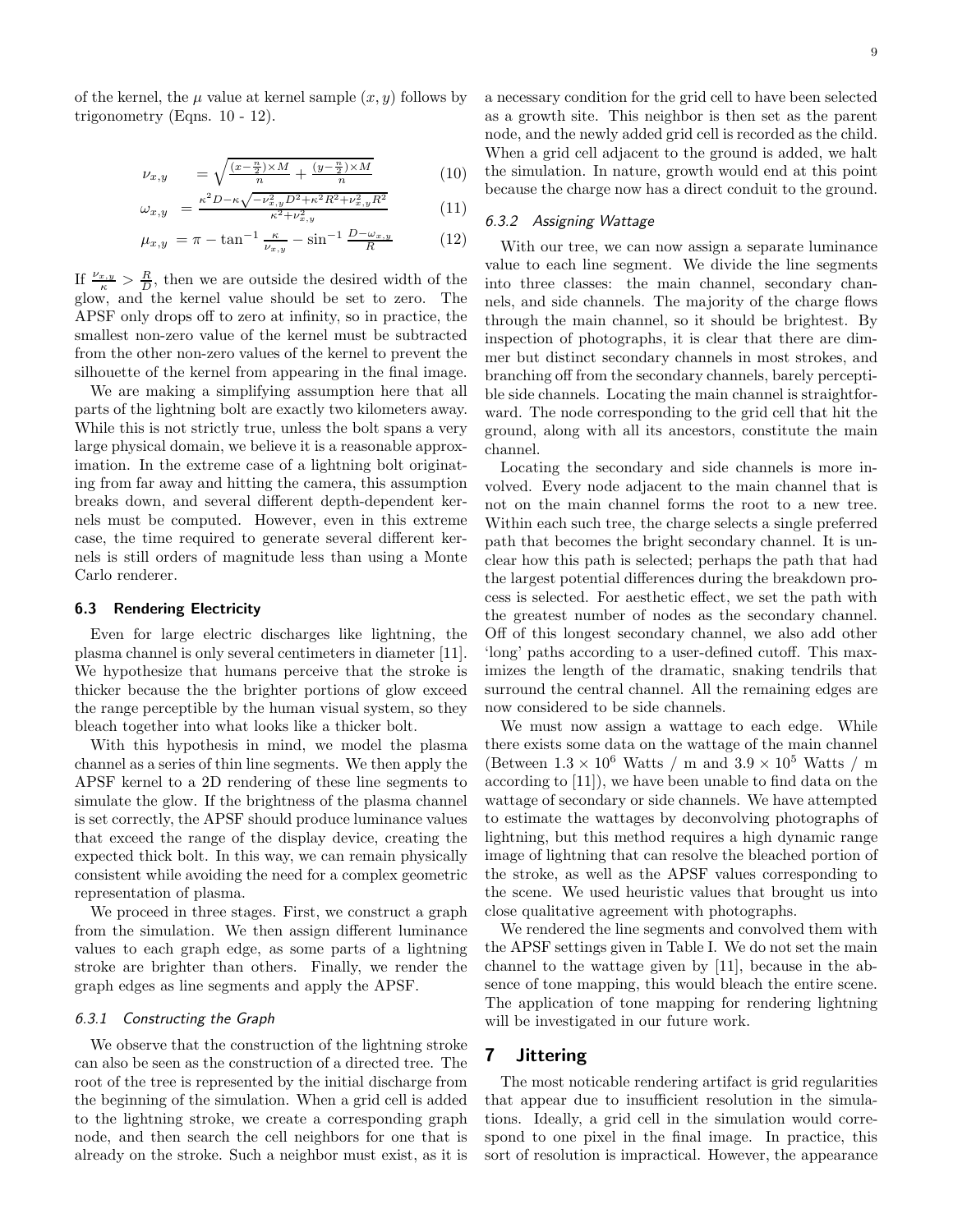When constructing the graph, we usually assume that the lightning stroke passed directly through the center of the grid cell. However, as the grid cell is homogeneous, it is fair to say that the lightning may have passed through any portion of the cell. Given a grid cell to add to the graph, instead of selecting the center of the cell every time, we instead select a random point on the interior of the cell.

Using this simple jittering technique, the appearance of grid regularities can be reduced for a very small computational cost. A comparison of lightning strokes with and without jittering are shown in the right half of Figure 16. The grid artifacts are especially visible in the secondary channels of the lower right image, but jittering greatly reduces the prevalence of these artifacts.

# 8 User Controls

Our modified DBM permits user control through four parameters: an  $\eta$  variable to control the 'branchiness' of the stream, a charge density field  $\rho$  to control the path of the stream, a boundary condition to repel the stream, and an overall charge configuration to control where the stroke begins and ends.

The effect of the  $\eta$  variable in Eqn. 2 can be seen in Figure 3(b) - 3(d). At  $\eta = 1$ , dense branching is observed. As  $\eta$  increases, the density of the branching decreases. Hastings observes that at  $\eta = 4$ , the stream transitions into a non-fractal, one-dimensional curve [27]. So, the domain of the  $\eta$  parameter is effectively in the range of (1, 4). A physical interpretation of the  $\eta$  is not entirely clear, it can perhaps be viewed as the ambient resistivity of the air.

As  $\rho$  is a 2D field representing the image plane, the user can 'paint' into it any desired charge distribution. The lightning stroke will then be attracted to this painted path as described in Section 4.2.

In addition to attracting the electric arc, the user may want to repel the arc from certain regions. For instance, there may be an obstacle in the scene that the user does not want the arc to intersect. This effect can be achieved by setting the interior of the obstacle to  $\phi = 0$ . This sets the charge of the object to the same charge as the arc, causing the obstacle to repel the arc. However, we must then be careful in our implementation not to add grid cells adjacent to the obstacle to the list of candidate growth sites in Eqn. 2. We demonstrate an extreme example of this control in Fig. 14. The repulsor texture is shown in the lower right, with green denoting repulsors and black denoting valid growth sites.

| 'igure | ÷   | V. | ∼         | m   |  |
|--------|-----|----|-----------|-----|--|
| c      | 256 | v  | 0.99      | 200 |  |
| LЭ     | 64  | U  | Q<br>U. I | 200 |  |

TABLE I

APSF settings used: m CORRESPONDS TO THE NUMBER OF TERMS used in the Legendre series.

Finally, we have only shown two charge configurations: the circle in Figure  $2(a)$ , and the lightning configuration in Figure 2(b). However, arbitrary charge configurations also produce electric arcs. The arc can begin from any arbitrarily shaped negative region, and terminate at a positive object. In this way, it is possible to construct an arc between any two objects in an arbitrary scene.

# 9 Implementation and Results

We have implemented our algorithms in C++ and OpenGL. We ran simulations for several scenes on a 2.66 Ghz Xeon processor. Unless otherwise noted, all simulations were performed on a  $512 \times 512$  grid with  $\eta = 1$  and  $\rho = \frac{1000}{4\pi}$  along the main channel. The renderings were performed in POV-Ray, and then convolved and composited using ImageMagick.

Note that when implementing Eqn. 5, recursively evaluating the series is an exponential time operation. However, evaluating from the bottom up, (ie in the order  $L_0(x)$ ,  $L_1(x)$ ,  $L_2(x)$  ...) is a dynamic programming solution that can be done in linear time. Using this method is more efficient. Also, as the convolution kernel in subsection 6.2 is isotropic, it can be performed quickly with two  $n \times 1$  filters instead of one  $n \times n$  filter.

In Figure 17, we demonstrate how the user can repel the bolt from arbitrary objects. The lightning must start from the top of the Cornell Box and find a path to the floor, while avoiding the two beams in the center. In Figure 17, we demonstrate how the user can attract the bolt to an arbitrary object. The magenta electrode in the center is set to a negative charge, and blue ball is set to a positive charge. As the blue ball moves, the electric arc follows.

# 9.1 Comparison to Maya Lightning

We compared our results to those of the most widely available alternative, the lightning tools in Maya. We compare to both the Maya particle and paint lightning effects.

In Figure 15, we both validate our results by comparing our renderings with a photograph, and compare our results to the Maya paint effect. The scene was simulated on a  $256<sup>3</sup>$  grid. Most likely, the paint effect uses something similar to [3]. First, our example displays a degree of branching that is much closer to that of the photograph. We tried adjusting the Maya simulation to create more branches, but the current example is the best we were able to achieve. Second, in our result, the brightness of the glow from the side branches varies, whereas the glow in the Maya example is incorrectly dim and uniform. They do not appear as tortuous as those in our results and the photo.

In Figure 16, we animate a dancing electric arc between two electrodes. We constructed a similar scene in Maya and compared our results to the particle effect. While the renderers in Maya and POV-Ray differ, comparing the high-level features is still useful. The Maya particle element generates a base mesh that is blurred by a gaussian kernel. However, due to the coarseness of the base mesh, it is difficult to attain the correct blur. Too little, and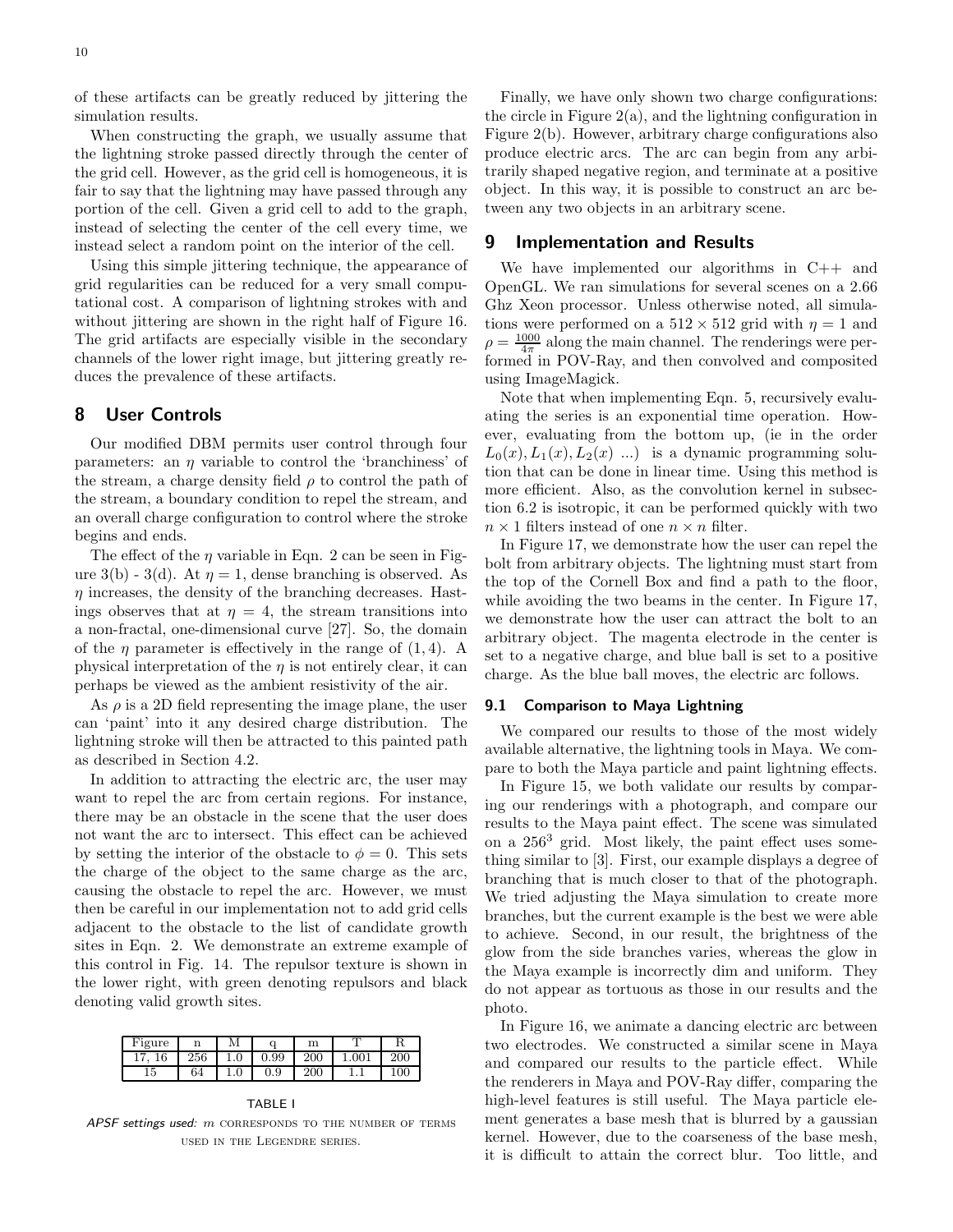

Fig. 14. User controls example: We generated lightning in the shape of the word ZAP. Aside from a simple input texture (inset, lower right) the simulation proceeded with no user intervention. In the input texture, green denotes a repulsor. To our knowledge, no previous method can generate such a detailed example with similar ease.



Fig. 15. Validation Left: Results using our algorithm Center: Photograph Right: Results from Maya Lightning. Note that the Maya result has smaller side branches that lack the glow and tapering brightness of the photo.

the base mesh is visible. Too much, and all the details are blurred away. Side branches are not handled at all. By contrast, our results handles side branching, and the APSF effectively blurs the base mesh away while preserving the visual tortuosity.

# 10 Conclusion and Future Work

We have presented a physically based algorithm for the simulation, animation, and rendering of sustained electric arcs. We believe that our approach is the most rigorous, physically consistent method available up to date. However, there are several areas for refinement.

While the adaptive grid solver can greatly decrease the memory footprint and running time of the simulation, we still encounter problems in the presence of complex boundaries. In this case, the adaptive solver can perform on par with or slightly worse than the regular grid case. Alternate particle-based methods might be able to alleviate some of these problems.

While our rendering method is physically consistent, it would be more realistic to use some sort of tone mapping operator to bring the luminance values back into the range of the display device. No operator was used here because we were unsure which would be appropriate. In the tone mapping literature, a 'bright' object is usually daylight or a lightbulb, so it is unclear if some of these methods would break down in the presence of luminance values many orders of magnitude brighter.

While the use of the convolution kernel generates impressive results, there are still some unresolved issues. It assumes the scattering medium is homogeneous, so it does not explicitly handle the effects of either internal obstacles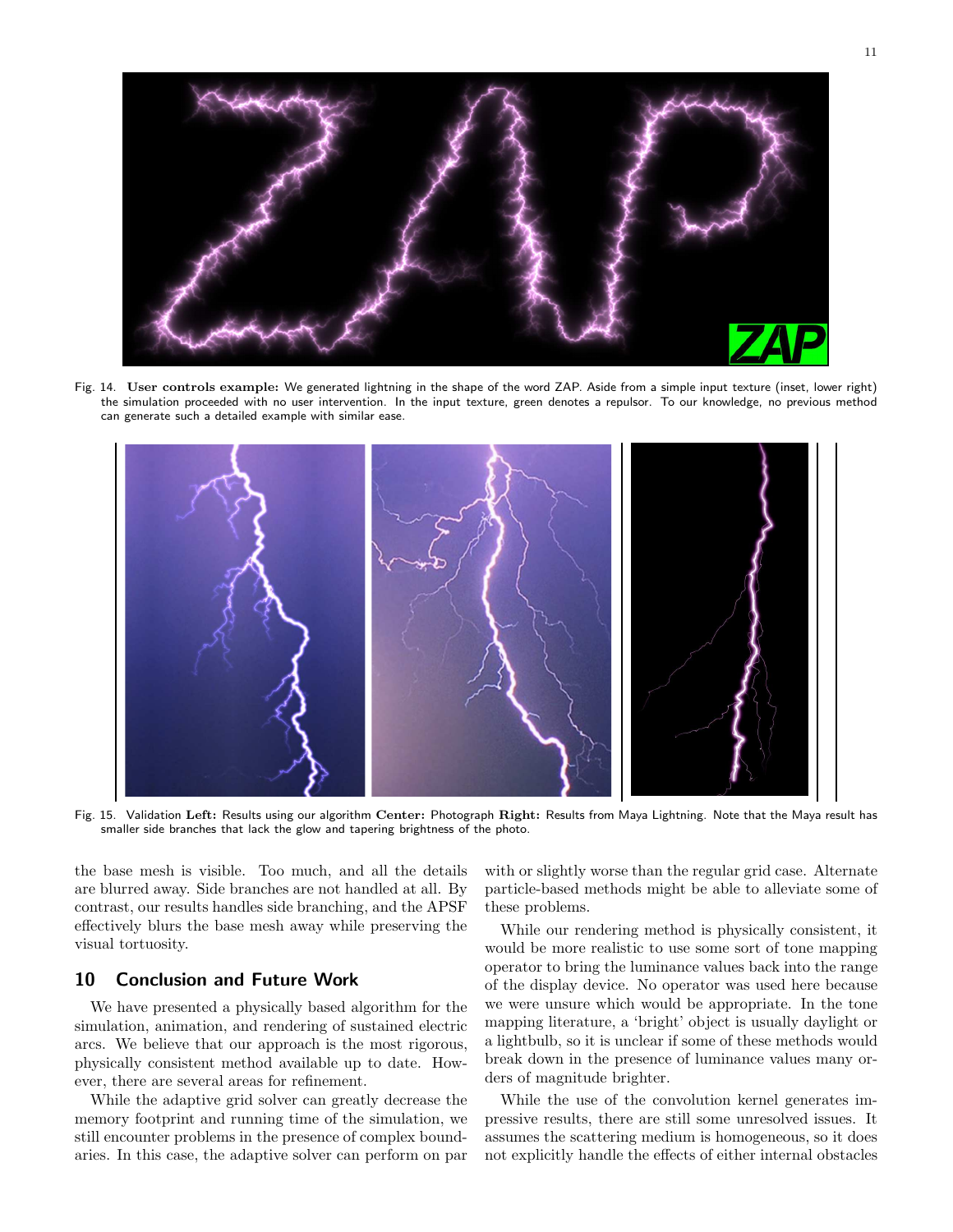

Fig. 16. Electric arc leaping between two electrodes: The images on the top row use our algorithm, and the images on the bottom are from Maya. Top row: The rightmost was generated with an octree. Note the qualitative similarity to the regular grid results. Bottom row left to right: The base mesh from Maya particle lightning. The mesh with low glow added; note that jaggies from the base mesh are visible. The mesh with high glow added; the base mesh has blurred away. Maya particle lightning does not account for side branches.

or clouds. A scene requiring a volume caustic still needs a Monte Carlo renderer. The approach described in [7] appears to be the best solution for a scene containing clouds. While an analytical solution may also be possible for these cases, one has not yet been found.

Finally, we have only presented one type of Laplacian growth: electric arcs. The Laplacian growth encompasses many disparate phenomena, including ice formation, material fracture, lichen growth, tree growth, liquid surface tension, vasculature patterns, river formation, and even urban sprawl. Modeling of Laplacian growth is well worth exploring for visual simulation of natural phenomena.

## References

- [1] T. Kim and M. Lin, "Physically based modeling and rendering of lightning," Proc. of Pacific Graphics 2004, pp. 267–275, 2004.
- [2] S. Eisenstat, "Efficient implementation of a class of preconditioned conjugate gradient methods," SIAM Journal on Scientific Computing, vol. 2, pp. 1–4, 1980.
- [3] T. Reed and B. Wyvill, "Visual simulation of lightning," Proc. of SIGGRAPH, pp. 359–364, 1994.
- [4] A. Glassner, "The digital ceraunoscope: Synthetic thunder and lightning," Microsoft Research, Tech. Rep. MSR-TR-99-17, 1999.
- [5] P. Kruszewski, "A probabilistic technique for the synthetic imagery of lightning," Computers and Graphics, pp. 287–293, 1999.
- [6] B. Sosorbaram, T. Fujimoto, K. Muraoka, and N. Chiba, "Visual simulation of lightning taking into account cloud growth," Computer Graphics International, pp. 89–98, 2001.
- Y. Dobashi, T. Yamamoto, and T. Nishita, "Efficient rendering of lightning tacking into account scattering effects due to clouds and atmospheric particles," Proc. of Pacific Graphics, pp. 390– 400, 2001.
- [8] E. Dubovoy, M. Mikhailov, A. Ogonkov, and V. Pryazhinsky, "Measurement and numerical modeling of radio sounding reflection from a lightning channel," J. Geophys. Res., vol. 100, pp. 1497–1502, 1995.
- [9] Y. Baba and M. Ishii, "Numerical electromagnetic field analysis of lightning current in tall structures," IEEE Trans. Pow. Rel., vol. 16, pp. 324–328, 2001.
- [10] C. Baum and L. Baker, "Analytic return-stroke transmissionline model," Electromagnetics, vol. 7, pp. 205–228, 1987.
- [11] V. Rakov and M. Uman, *Lightning: Physics and Effects*. Cambridge University Press, 2003.
- [12] T. Vicsek, Fractal Growth Phenomena. World Scientific, 1992.
- [13] L. Niemeyer, L. Pietronero, and H. J. Wiesmann, "Fractal dimension of dielectric breakdown," Physical Review Letters, vol. 52, pp. 1033–1036, 1984.
- [14] T. Witten and L. Sander, "Diffusion-limited aggregation, a kinetic critical phenomenon," Physical Review Letters, vol. 47, no. 19, pp. pp. 1400–1403, 1981.
- [15] M. Hastings and L. Levitov, "Laplacian growth as onedimensional turbulence," Physica D, vol. 116, pp. 244–252, 1998.
- [16] J. Demmel, Applied Numerical Linear Algebra. SIAM, 1997.
- [17] J. R. Shewchuk, "An introduction to the conjugate gradient method without the agonizing pain," Carnegie Mellon University, Tech. Rep., 1994.
- [18] M. Noskov, V. Kukhta, and V. Lopatin, "Simulation of the electrical discharge development in inhomogeneous insulators, Journal of Physics D, vol. 28, pp. 1187–1194, 1995.
- [19] F. Losasso, F. Gibou, and R. Fedkiw, "Simulating water and smoke with an octree data structure," Proc. of SIGGRAPH, pp. 457–462, 2004.
- [20] M. de Berg, M. van Kreveld, M. Overmars, and O. Schwarzkopf, Algorithms and Applications. Springer, 2000.
- [21] F. Losasso, F. Gibou, and R. Fedkiw, "Spatially adaptive techniques for level set methods and incompressible flow," Computers and Fluids, (in press).
- [22] G. Golub and C. V. Loan, *Matrix Computations*. Johns Hopkins University Press, 1996.
- [23] I. Gustafsson, "A class of first order factorization methods," BIT, vol. 18, pp. 142–156, 1978.
- [24] O. Axelsson and G. Lindskog, "On the eigenvalue distribution of a class of preconditioning methods," Numerische Mathematik, vol. 48, pp. 479–498, 1986.
- [25] C. Ashcraft and R. Grimes, "On vectorizing incomplete factorization and ssor preconditioners," SIAM Journal on Scientific Computing, vol. 9, pp. 122–151, 1988.
- [26] S. Narasimhan and S. Nayar, "Shedding light on the weather," Proceedings of IEEE CVPR, pp. 665-672, 2003.
- [27] M. Hastings, "Fractal to nonfractal phase transition in the dielectric breakdown model," Physical Review Letters, vol. 87, no. 17, 2001.